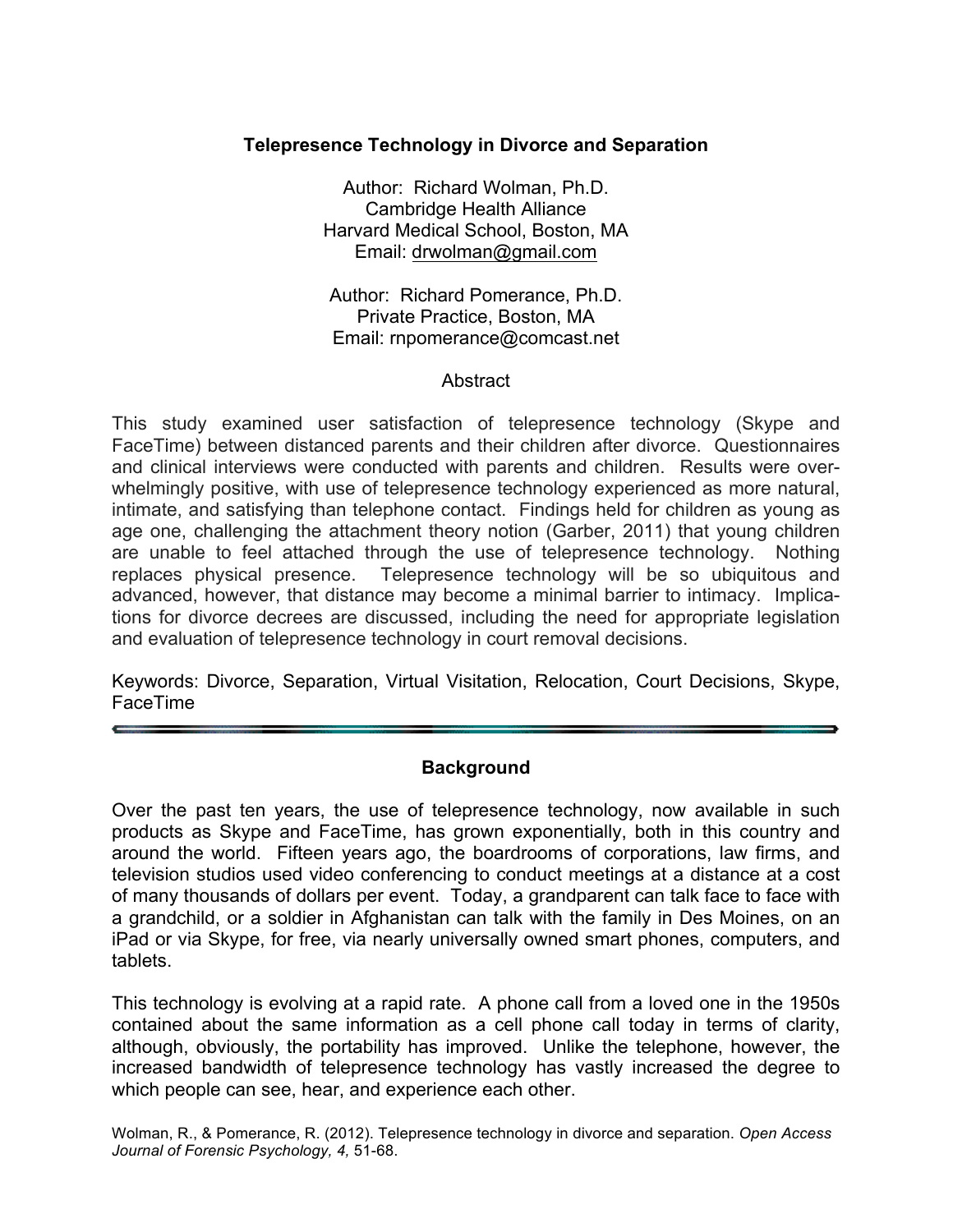One telepresence technology application that has become controversial in recent years is its use with divorcing and divorced families. When the courts are faced with the responsibility of ratifying parenting plans for these families, they have often built in a directive about contact between parent and child when that parent is not physically present. Typically, the parenting plan would include provisions for telephone contact between children and the absent parent, either at the behest of the child or, in some cases, at particular pre-set times of the day, e.g., bedtime. Many parents have come to treasure that contact with the child for a chance to say good night, or I love you.

Those cases in which one parent wishes, or needs, to relocate for financial or careerimprovement reasons, present particular difficulty because of the complaint that the courts are trying to substitute an electronic image for the 'real thing,' thereby ignoring the best interests of the child. Many states have now enacted legislation that enables the courts to order the use of new technologies to try to ensure that contact between the child or children and the non-custodial parent is not lost (Spatz, 2011; Welsh, 2008; Gottfried, 2003). For the last decade, court rulings have vacillated between opposing viewpoints on the matter. Some have permitted the court to allow a parent to relocate for more security and career opportunities and order the addition of virtual contact between the child or children and the left-behind parent. Other rulings have denied the relocation in the belief that the quality and potential of the child's relationship to the leftbehind parent will be sacrificed, because, among other things, the technology will not compensate for the physical absence of the parent, and may become simply a convenient solution to one of the most difficult types of dilemmas the courts face:

Family law courts throughout the country have issued orders requiring 'virtual visitation' which utilizes technology such as web cameras and other Internet tools to provide regular and visual contact between a non-custodial parent and his or her child.  $\ldots$  Relocation is likely to be challenged when the non-custodial parent's time with the child would be compromised as a result of the move. Virtual visitation can be used as part of a compromise solution, allowing the child to relocate with the custodial parent, while still maintaining and fostering a relationship with the non-custodial parent. Consequently, virtual visitation may make it more difficult for a non-custodial parent to prevent the custodial parent from relocating (Spatz, 2011).

". . . In fact, Philadelphia Family Court Judge Robert Matthews applies virtual visitation beyond relocation cases and is one of the first judges in the country to mandate virtual visitation in all custody cases that come before him" (LaVasseur, 2004).

With the advent of home telepresence technology a decade ago, decisions from the courts in many states began to include the term 'virtual visitation,' with the orders including contact between parent and child via Skype (used here as a generic term for telepresence technology), and even articulating which parent would be responsible for buying the equipment (camera, computer set-up, etc.). Objections began to be raised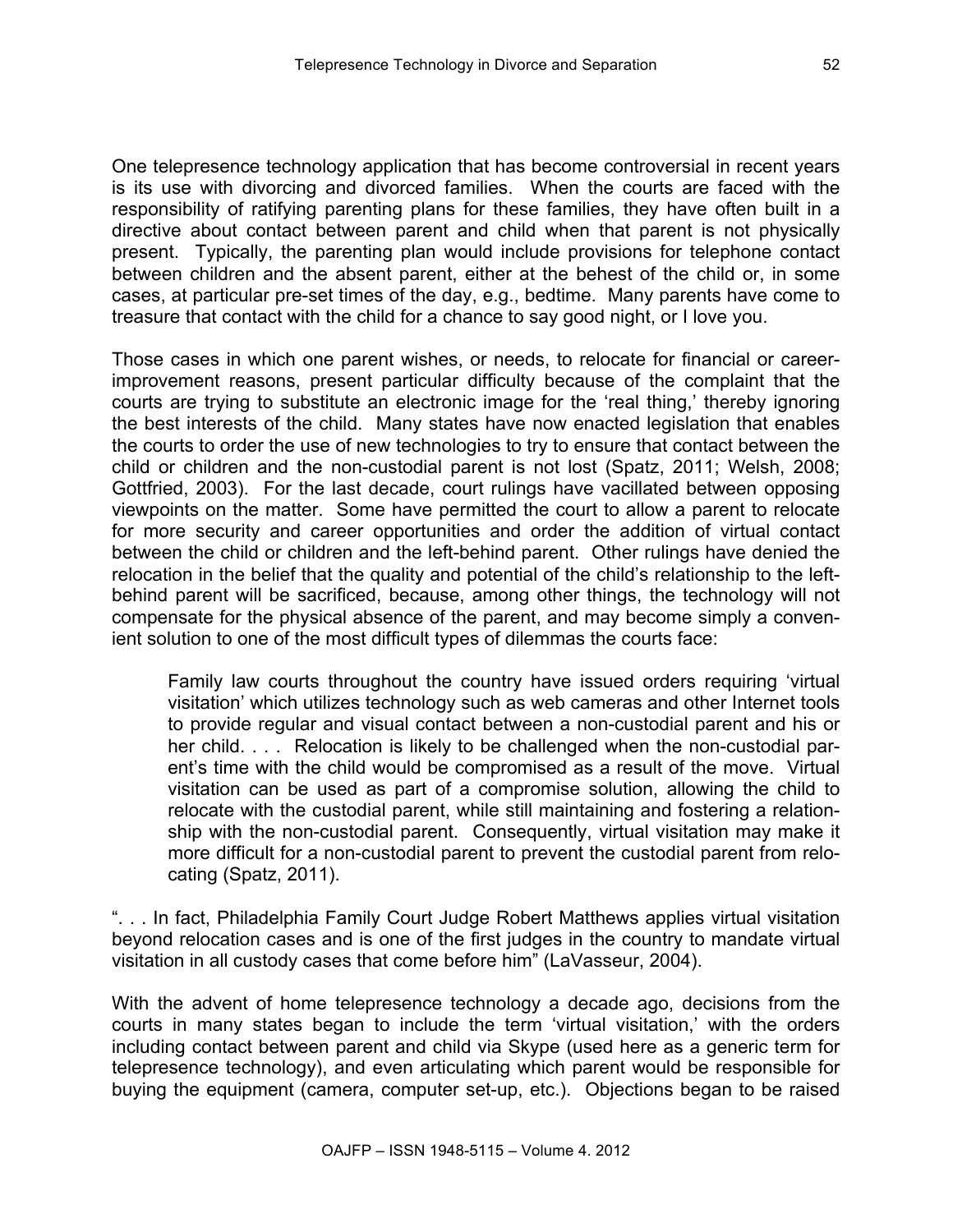by separated parents that the courts were trying to mandate the substitution of virtual visitation for in-person visitation between parents and children. The issue, in Massachusetts and other states, became hotly debated in the legislature in reaction to complaints of alleged bias, often against fathers.

In *Baker v. Baker*, a New York judge recently ruled that—as a condition of her planned move—a Long Island mother must allow her two children to communicate virtually through Skype. . . . Prior to the New York decision, other courts appear to have made similar rulings. For instance, Michael Gough, the divorced father of a then-four-year-old asked a Utah judge to require his ex-wife to allow him to use Skype to maintain contact with the child. This order led Utah to become the first state to adopt virtual visitation laws, in 2004. . . . Gough has become a strong advocate for . . . related legislation in several other states (Ramasastry, 2010, paragraphs 4, 9-10).

In 2002, Massachusetts Probate and Family Court Judge E. Chouteau Merrill granted Paul Cleri virtual visitation with his three children once they moved with their mother to New York. Cleri's lawyer opined,

If the trend continues, it makes it almost a slam-dunk, I think, for the custodial parent to move. As Sacks and Thompson (2002) note, "Even if one accepts the Merrill ruling's dubious rationale, virtual visitation opens up endless opportunities for interference by custodial parents. . . . Despite the approval of many judges, legal experts, and women's advocates, this Orwellian Massachusetts ruling serves only to divide fathers from their children."

This view is echoed by Waldron (2005):

"Virtual Visitation" . . . is an overblown concept that suggests that adding a picture to voice . . . via computer is comparable to face-to-face visitation. . . . It would be difficult to make a convincing argument that seeing each other on a computer monitor is comparable to a hug, or showing a baseball trophy on the screen is comparable to having a parent at the game (p. 352).

In his recent article, David Welsh (2008) summarizes how critics of virtual visitation argue that these new technologies will be and are being used to substitute for real parent-child interaction. In response, Welsh says, "States have responded to these concerns when drafting virtual visitation legislation. All four states with virtual visitation statutes specify that Internet communication is not a replacement for in-person parent time." Florida, Texas, and Wisconsin are prime examples of this language, and Utah authorizes virtual visitation only when 'reasonably available.'

Welsh concludes by suggesting that, "Legislatures should act to legitimize the use of virtual visitation by passing effective legislation establishing guidelines for when to use this technology" (Welsh, 2008).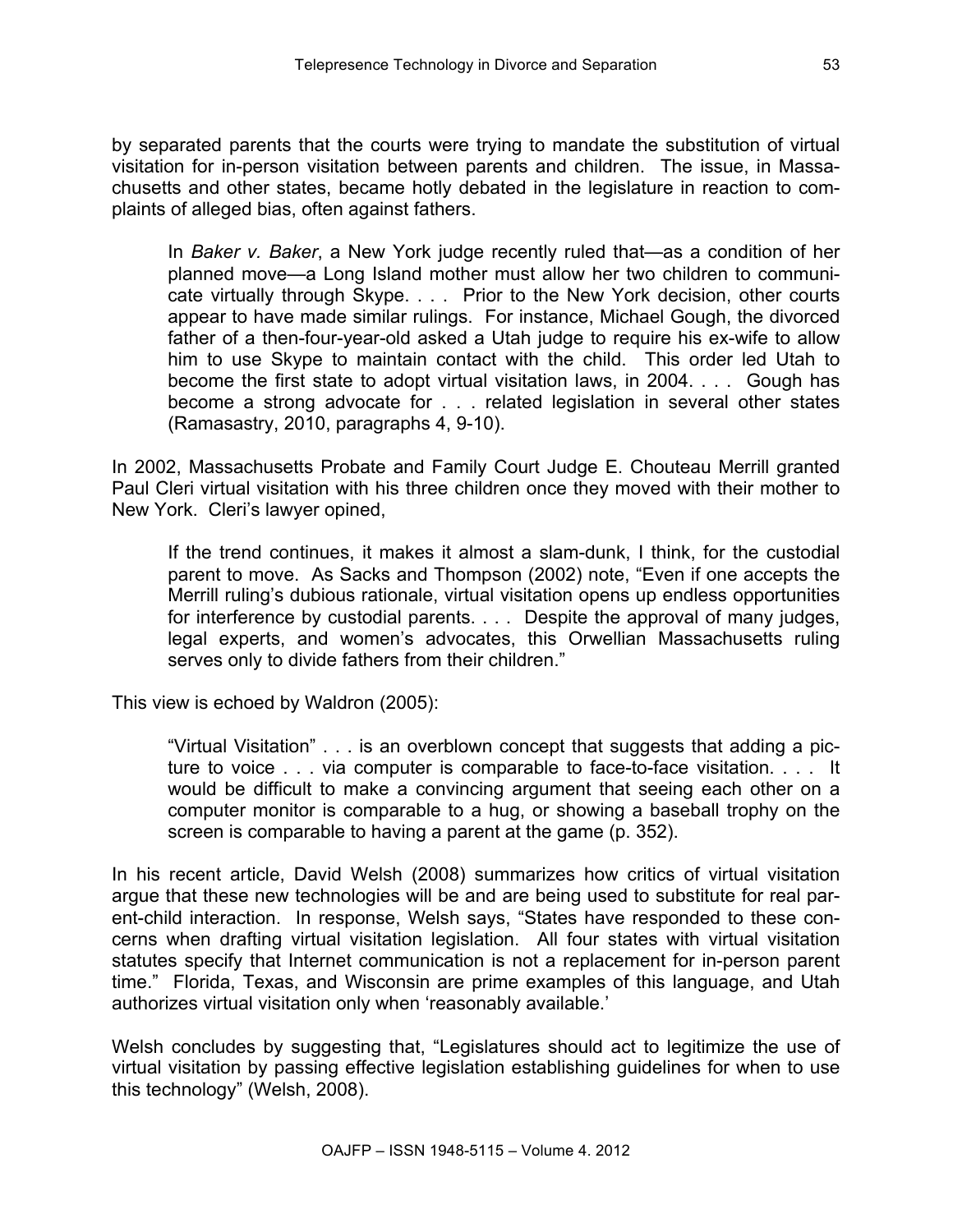# **The Problem**

The debate about the usefulness of virtual visitation is increasing in intensity. Saini and Polak (2012) report that in Canada there has been a four-fold increase in the "past two years (2010-2012) in which virtual parenting time was sought, proposed and/or ordered. . . . and 80% of the 164 cases in which virtual visitation was ordered were relocation cases."

Advocates see the use of this new technology as a means of preserving parent-child relationships in separated families. Opponents view the practice as a slippery slope of parental replacement, making events such as relocation a foregone conclusion in conflicted divorce scenarios.

Amidst the plethora of opinion, there has been little actual research about the effects on families in general of the use of virtual visitation through the medium of telepresence technology. Many questions need to be addressed. For example, how widespread is the practice? Do families, and particularly children, enjoy and/or profit from this kind of electronic contact with a parent that they may not have seen in person for a long time? What is the overall effect of virtual visitation on parent-child relationships? Can this new kind of communication that includes sight, sound, and movement be used as a reasonable addition to visits with parents in divorce situations? Do people use this technology often or is it reserved for relocation and long-distance separation; and if it is used, what is the experience like for parents and for children?

### **Method**

So that we could begin to investigate these questions empirically, the authors contacted the Honorable Peter DiGangi, First Justice, and met with him and the other judges from The Family and Probate Court of Middlesex County, Massachusetts, and obtained permission to begin our investigation. We then contacted the Honorable Paula M. Carey, Chief Justice of the Family and Probate Courts in the Commonwealth of Massachusetts, requesting the Court's support. We were given encouragement and the overall authority to contact, with their attorney's permission, parents, both custodial and non-custodial who had been divorced in Massachusetts. Our method for this initial phase was to ask these mothers and fathers to complete a questionnaire and/or participate in a clinical interview about the use of Skype with their children in their post-divorce lives.

We decided that it would be inappropriate and intrusive to the legal process to speak with any potential participants during the pendency of their divorce. Consequently, rather than interact with divorcing parents during the course of their litigation, collaborative law negotiations, or mediation, we contacted only families in which the divorce had been final for twelve months or longer.

Our total sample size was 70 individuals, 30 parents, and 40 children. The age range of the children involved was from one year to late teenagers, and the socio-economic sta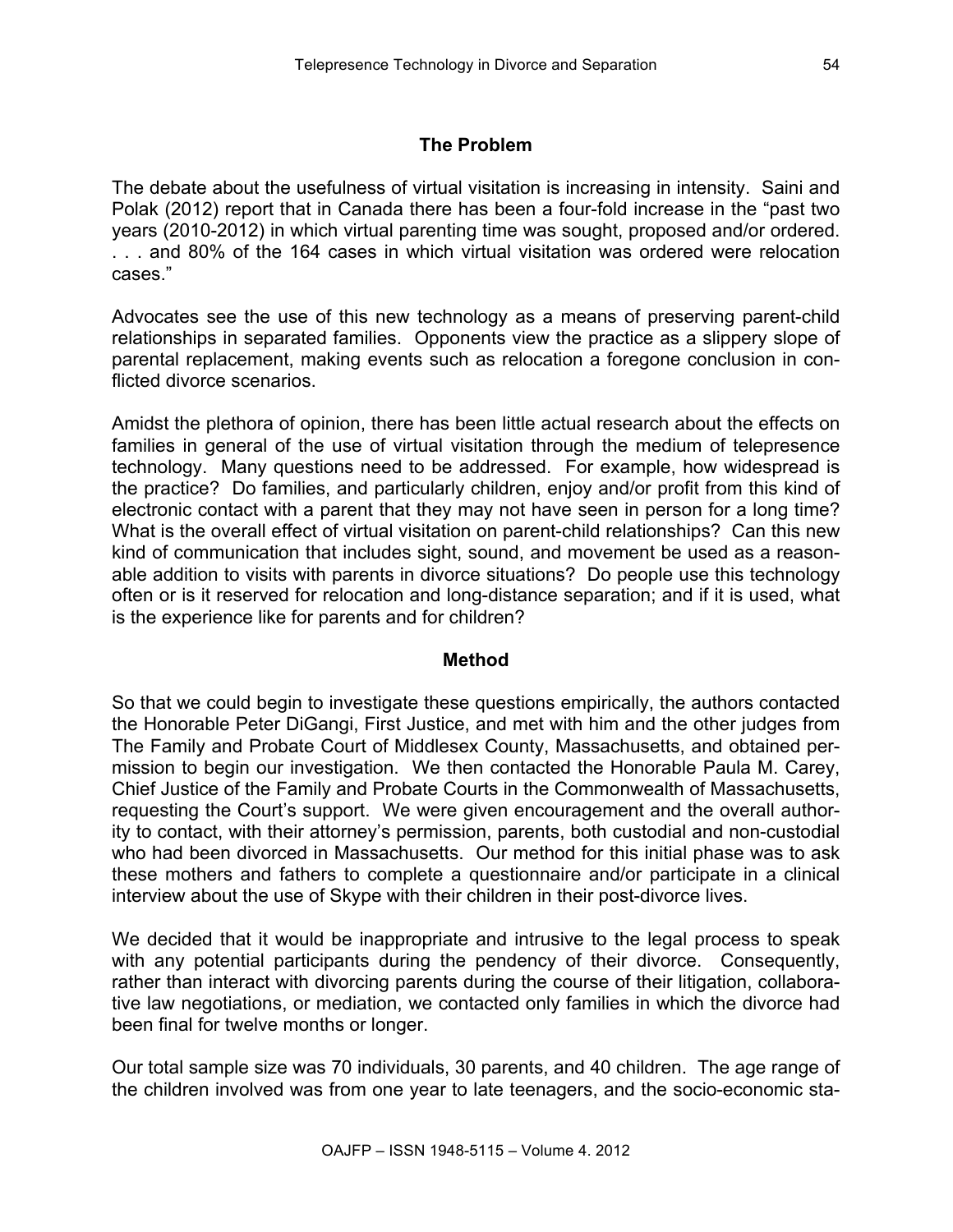tus of the families ranged from low to high. The parents were 60 percent male and 40 percent female; and the children were evenly distributed between male and female. In this study, it was not possible to determine the level of pre-, during-, and post-divorce conflict, but only ten percent had been involved in actual custody litigation.

Our questionnaire (see Appendix A) and clinical interviews consisted of the following types of questions:

- General demographics such as age of the parents and age(s) of the child(ren).
- Estimates of the geographical distance between parents and children and the length of time between visits.
- Some information about the subjective experience of the use of telepresence technology between parents, "Do you Skype with your estranged spouse? How does she/he feel about you and your children Skyping?"
- And as a corollary of the above, we asked, "Compared to a phone call, do you find the Skype call more or less engaging?" "Does it make you feel closer, further apart, or both?" "Do you sense the same is true for your child, and has he or she ever commented on this issue?"
- We asked if there were times of the day that seemed better than others did and whether the child's gender seemed to affect the interaction.
- Finally, in terms of the overall quality of the interaction, we asked, "Does Skyping allow you to experience your child's life more fully than before you used telepresence technology and, if so, how?"

### **Results**

Thirty parents were involved, which is a relatively small sample. Nevertheless, the findings from this study are both interesting and instructive. Our general and most robust finding is that the attitudes and opinions are overwhelmingly positive. With almost no exceptions (see below), parents reported being in favor of Skype use in their post divorce families, particularly when parents and their children seek to maintain their relationships beyond the times they are physically present with one another.

Forty-eight percent of the responders in the study had been using Skype for three years or more, even when their children were quite young. Of the individuals who responded to the questionnaire and whom we interviewed, 100 percent reported having a positive experience with it. In our experience, people with a negative attitude, especially in the divorce world, are not shy about voicing opposition to any phenomenon in divorce with which they disagree, so there is a high probability that we were able to eliminate partici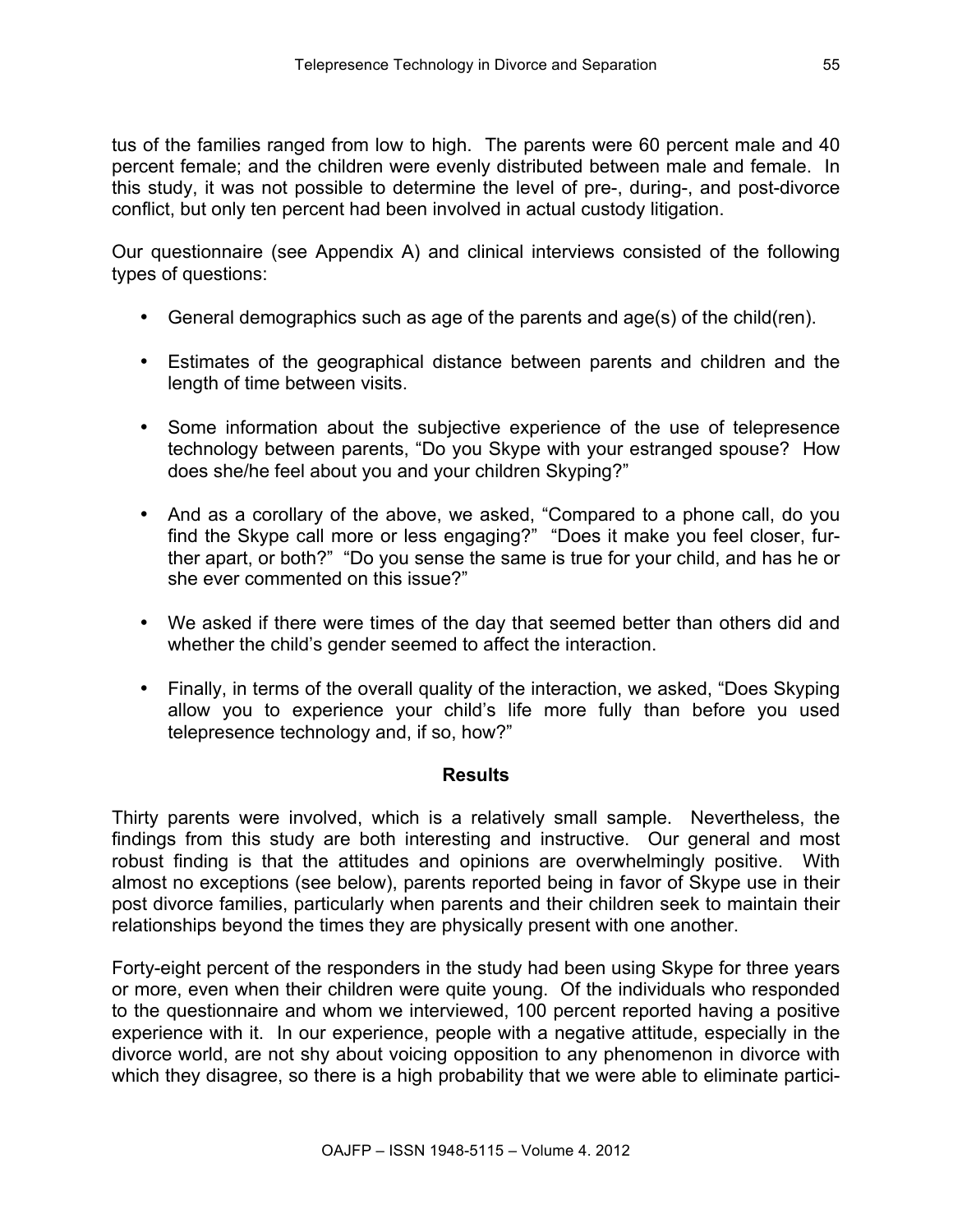pation bias in the study sample by sending the questionnaire to a random selection of parents.

Fifty-two percent of parents have been Skyping for three years or fewer and of that group half have only begun using Skype with their children within the last twelve months.

Increased use of techniques to keep in touch with children is often precipitated by the abrupt separation that is part of the divorce process. Many of the parents we interviewed either had been familiar with the technology or learned it quickly. One mother of an eight-year-old daughter has been Skyping "for many years" three times per week for as long as one and a half hours per contact. Another parent lives five miles from his nine year-old daughter, but "there has been no physical contact for one and a half years." He has been Skyping twice a week for approximately one hour per contact.

Another consistent finding was in response to the question of whether Skyping is "more engaging and makes you feel closer." The answer was invariably, "Yes." One parent noted, "Video makes the difference. It is much more engaging." Another parent observed, "More engaging, closer, yes. The children would rather Skype with their grandparents and father than talk on the phone." And, finally, "Yes, much more engaging; more content than a phone—but nothing compares to in person."

We also found that there was no report of Skyping between ex-spouses, only between parents and children. This is an area in which a negative attitude toward Skyping surfaced. It may well be that the increased presence that the video conveys is more than the parents want to experience or re-create. One parent who had survived a vicious high-conflict divorce expressed concern about her ex-husband Skyping with their daughter: "He just wants a chance to look inside my house so he can criticize me."

Perhaps this reluctance also speaks to a perceived risk that, with increased and deepened contact, old animosities might flare up, and might explain why these parents avoided telepresence technology. However, those same parents still far preferred the virtual contact to the simple audio telephone for their children. Emails, texts, and voice mail, therefore, appear to be the portals of choice for the parents. But when it comes to the intimacy of parent and child, the increased availability of the other parent makes a big difference to the child. One child told a parent after a bedtime Skype, "Now I can go to sleep."

We understand that in high-conflict cases, the Skype process may encounter blocking or sabotage by the parent who is physically present. For example, appointments may be late or missed, Skype hardware or software may be inoperative, and so on. Further research can highlight what these difficulties are and how often they may emerge. In addition, from the questionnaires and interviews it was not obvious how much 'gatekeeping' each parent performed, although clearly, more parental involvement is required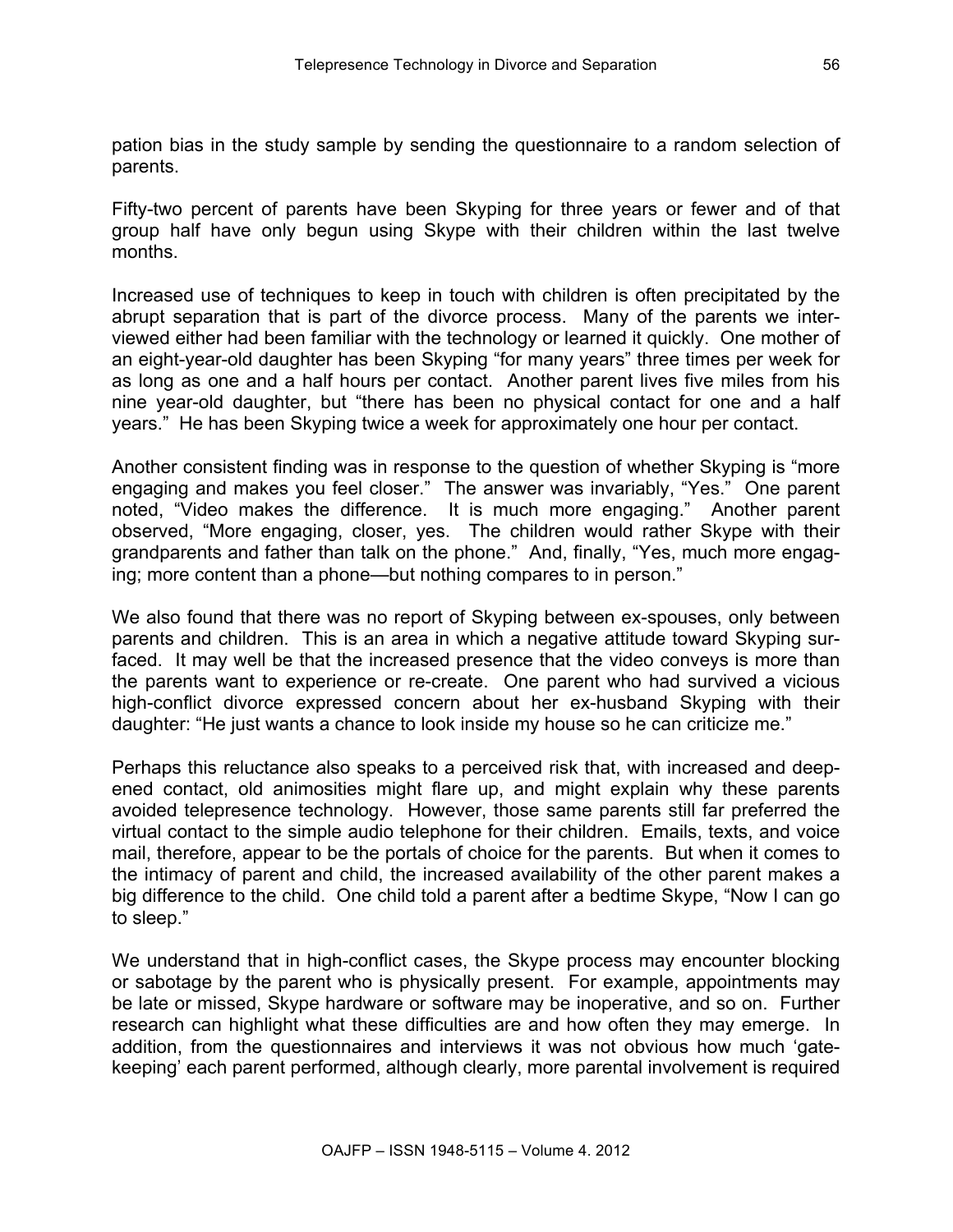with younger children. We did not find any specific mention by either parent of obstructive gatekeeping in our sample of likely moderate conflict divorce cases.

Another finding is that the actual time spent on the telepresence contact between parents and children is much greater than time spent on the telephone. For phone, the average call was eight minutes, while the average time for the video calls was thirty-two minutes. Routine half-hour or even hour-long contacts occurred in 20 percent of cases. We hypothesize here that this finding speaks to the ease and utility of the medium, and the fact that the experience is genuinely enjoyable. In addition, because there is more visual information available to the participants, along with auditory information, the kinds of interactions can be more robust and filled with activities like showing a school drawing, helping with homework, participating in a story line (like a movie), and becoming more engrossed in the stimulation.

Typical of responses was the remark of an eleven-year-old boy, "I really like FaceTime with my Dad. He helps me with homework especially Math, 'cause Mom is not good at it." Another child, a six year-old girl, said, "I don't miss my Mom so much when I can see her and talk to her whenever I want to." This sense of joy in the parents' availability appeared to be the main theme of the experience for children, and should be confirmed in future studies.

It may also be that this capacity to show, rather than just tell a loved person something about yourself or what you are doing is a form of communication fundamental to human beings' sense of 'being present with another.' If this hypothesis were supported through further investigation, it would speak to the power of the telepresence medium as far more potent than has been realized. It would constitute a true extension of the relationship rather than a poor substitute.

Finally, we also found that telepresence technology can be extremely useful in mandated physical separation between parent and child. The case mentioned above is of a father who lived five miles from his child and Skyped often but had no physical contact. This arrangement indicates that, in situations in which there is reason for the Court to prohibit physical contact for the safety of the child or children, Skype can preserve the possibility of a relationship without the threat of physical harm.

### **Discussion**

We hypothesize that, all things being equal, the increased visual and auditory information between a separated parent and child can reduce anxiety and increase a feeling of safety for children in general and for children of divorce in particular. We further suggest that this new technology is superior to a single-channel communication by telephone and, in its evolution, may bring even more advantages in the future.

A useful way to understand the needs of children in separated situations is through the psychological lens of attachment theory (Ainsworth, 1979; Bowlby, 1988). One of the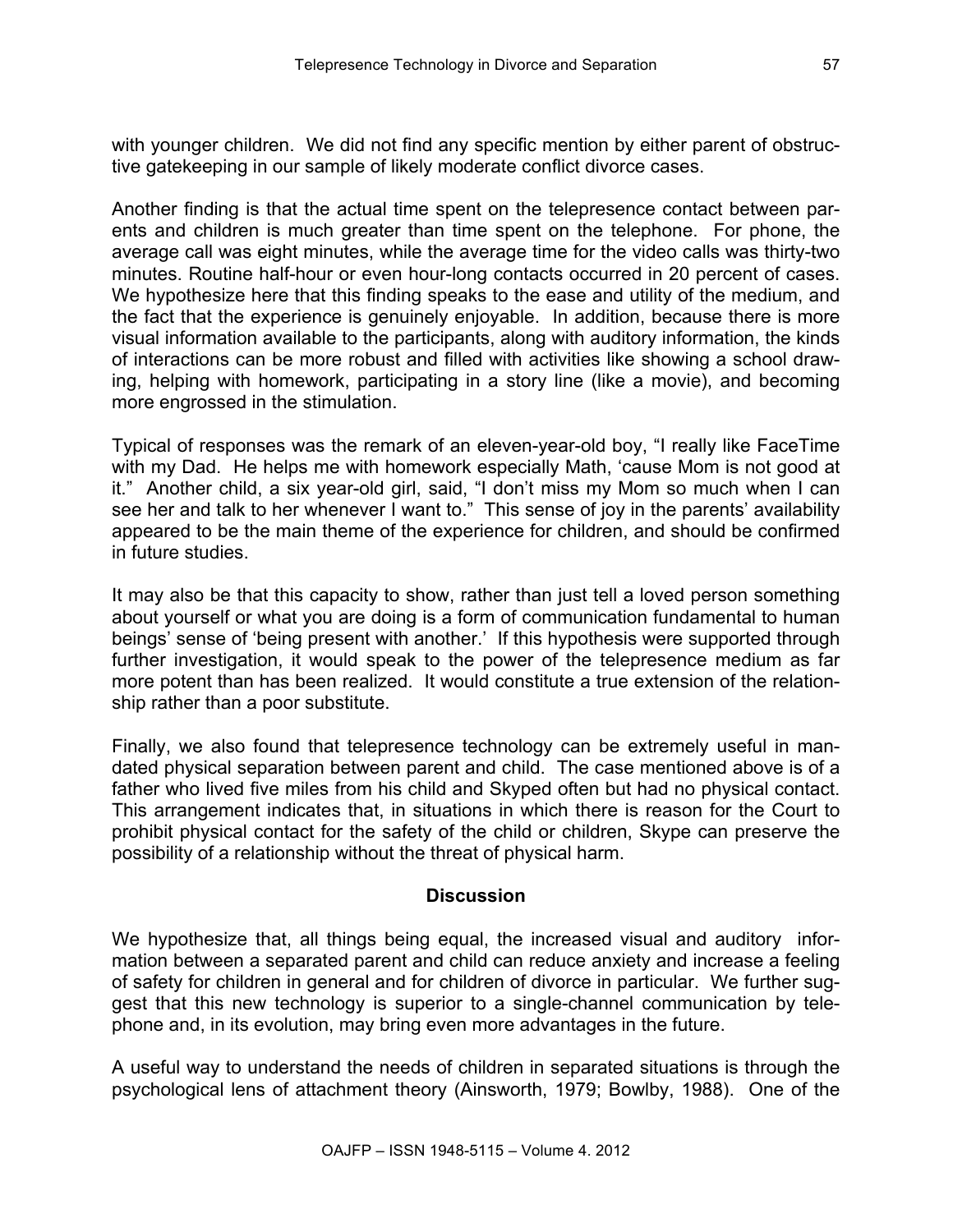axioms of that theory is that the transitional objects (Winnicott, 1953) that serve a child's needs during any separation, i.e., vacations, brief hospitalizations, divorce and more, need to be consistent with the child's level of development. A teddy bear may be fine for the younger child, while a favorite jersey or baseball cap may serve the same function in a teenager (although, many college-bound freshmen are careful to include a special stuffed animal in their school supplies!). Developmental psychologist Benjamin Garber is of the opinion that:

If we acknowledge that an attachment object is a secure base which serves the purpose of emotional 'refueling,' then we can talk about less mature children's need for emotional fuel that is more frequent and which appeals to their more primitive senses (i.e., smell, taste and touch) whereas older kids, say grade school and beyond usually have the cognitive and emotional capacity to be refueled via media, and can enjoy a similar benefit via more advanced sensory channels (i.e., vision, hearing) and via abstractions (i.e., words, associations, and images). In this view, the best emotional fuel for any individual is likely to be the actual person who provides that fuel. [And, therefore,] . . . these little ones will get little or nothing from digital media contacts that serve the attachment system (B. Garber, personal communication, April 16, 2012).

This view of attachment in young children has led some theorists to propose that very young children also need a higher level of development and mental organization to appreciate and respond to "more abstract and visual or auditory media" (cf. Garber above; Garber, 2011).

We agree that any transitional object for a child during separation can and often does reflect the child's developmental level. Conflating the objects pertaining to separation, however, is quite different from the technology we are describing that focuses on presence, rather than absence. Skype and FaceTime are not objects, they are portals, like a phone, through which attachment can be activated and absence or presence can be experienced. They can, therefore, serve the attachment process in a positive or negative fashion.

Attachment theory is focused primarily on emotional bonding. The corresponding perceptual and cognitive development in children has not, in our opinion, been sufficiently appreciated. But as Bower (1966) pointed out in his classic experiments, "babies as young as two months are influenced by the real size and real distance of objects. Babies can organize and sort correctly most of the visual information an adult can. They have binocular vision and can use motion parallax: by moving their heads slightly they can judge by the relative motion of objects which one is closer." And as Spitz and Wolf described over sixty years ago, babies will smile at an adult when they are smiled at; and will also smile even when a three-dimensional mask is presented to them (Spitz & Wolf, 1946).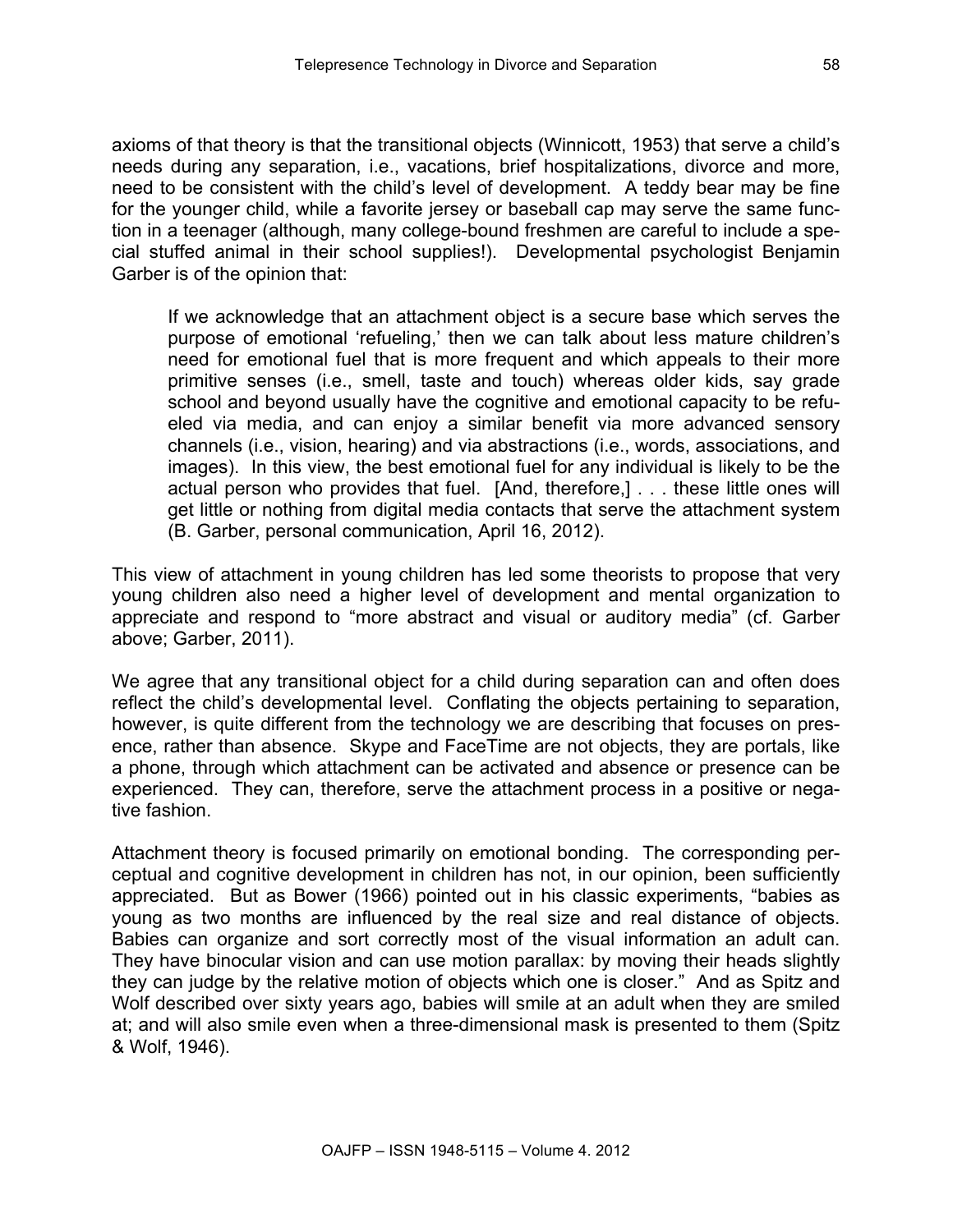One of the fascinating and serendipitous findings of the study is that very young children respond as well as they do to the two-dimensional screen and treat it with the enthusiasm one would expect of older children. Recent research (Jowkar-Baniani & Schmuckler, 2011) has demonstrated that infants' capacity to correlate 2D images with 3D images is strong, overcoming the traditional view that depth perception is not available to infants when viewing a static 2D screen. Research on the infant's capacity to infer 3D objects from a 2D video screen is, given our findings, both timely and necessary.

With the increased information and animation of telepresence technology, it would seem that what had been a truism in the world of attachment theory may no longer be sufficient to describe the reactions of very young children to this medium. One mother, for example, told us about her one year-old son, Louis, in a follow-up conversation, after completing the questionnaire, with one of the authors (RP).

"Your colleague proposed that 'little kids need a certain level of maturity to profit from Skype contact.' I am not so sure. I am sure Louis absolutely tunes in to whoever is on the screen. He gives a big smile, seems to recognize a face. I propose that love comes through the box, even to little kids like Louis."

Also, one of us (R. Wolman, 2012 personal communication) reported a delightful 15 minute FaceTime session with his two- and a half-year-old grandson, (not a subject in the study) three thousand miles away, whom he has seen in 'real life' only a handful of times. Although anecdotal, this interaction was typical of many of the responses we obtained. "With accurate perception on the iPhone screen of his Grammie and Grampa, he treated us to a series of many flavored yogurt servings from the galley of his pretend airplane."

If we look at the use of telepresence technology from a developmental perspective, we are led to the following theoretical hypotheses:

A) For young children, even as young as Louis at one year, the increased bandwidth and, therefore, amount of information transmitted can be not only stimulating but also engaging. Connection between parent and child can be maintained through 'putting a face to the voice' and conveying smiles, facial expressions, and the like.

B) For older school-aged children, starting as early as first or second grade, in addition to the pleasant interaction with an absent parent, there is also the opportunity to engage in activities together such as doing homework, sharing a new skill on the piano, or at sports, and other activities. This may be especially true if the Skype line is left open over time, so that parent and child are not forced to perform for each other, but can relax and home in on each other when they are moved to do so.

C) For teenagers, the situation becomes more complex. As they begin to develop and mature emotionally and physically, teenagers are faced with the new demands of inter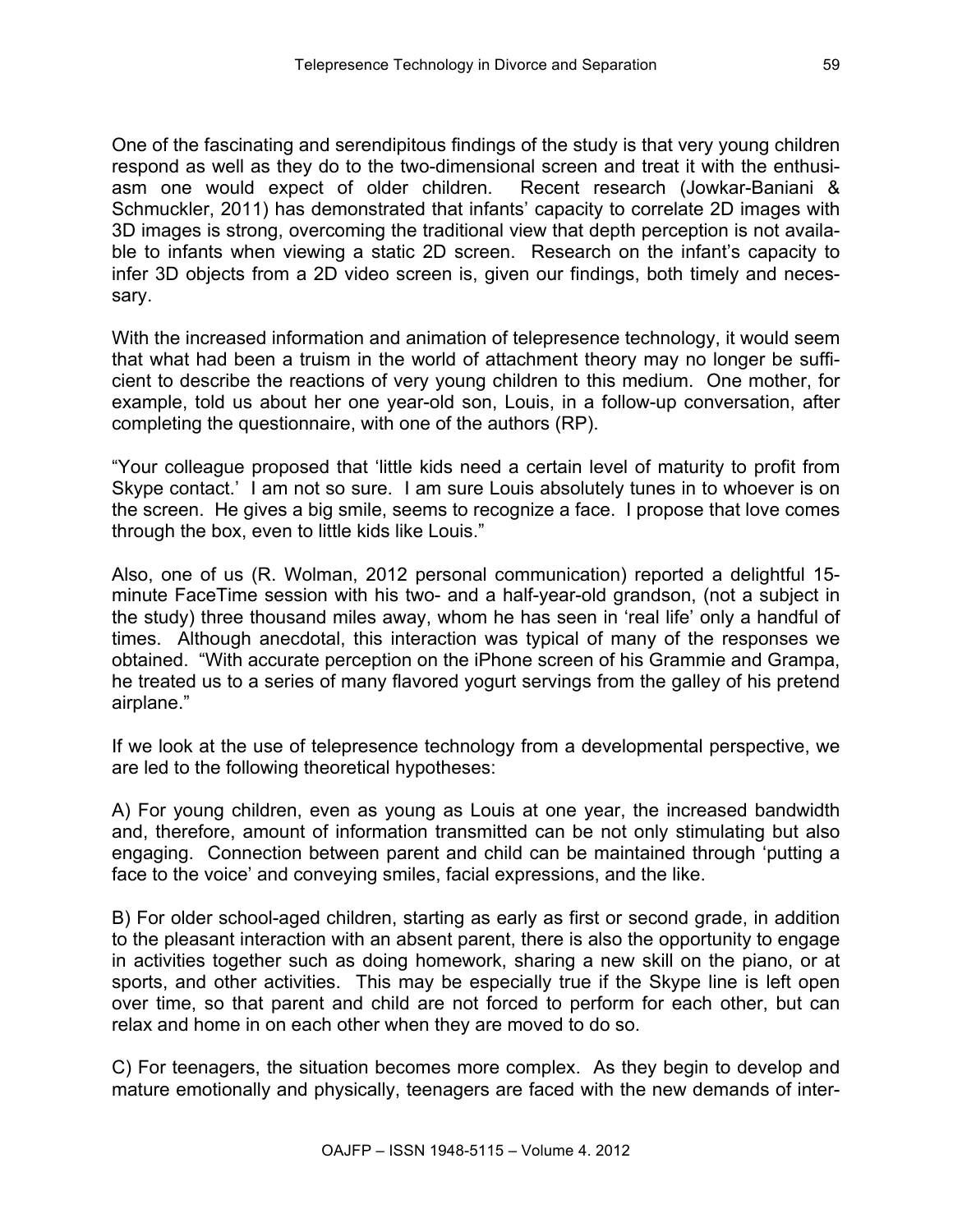personal communication. All contact becomes suffused with competing demands of their social lives, their hormonally activated bodies, and their preoccupation with self worth, achievement, normal separation from parents, and more. Traditionally, the favored medium of communication for teens was the telephone, and many remember the hours spent on the phone with friends or with new and established passionate romances. This single bandwidth communication mode has now evolved to a broad spectrum. Teenagers can control how much or how little information about themselves, their emotions, and their thoughts, is communicated. They can simply use the technology suited to their particular needs.

Young peoples' overwhelming new favorite is texting: the brief messaging typed into a smart phone and instantly received by friends or acquaintances. Texts are hard for adults to intercept. And texting allows continual, rapid interchange, which allows for varying emotions and continuous learning, especially about social situations.

Some have decried this shift from conversation to the electronic text/mail that is most prevalent with teens and increasingly with their parents as well. In her recent piece in the New York Times, Sherry Turkle (2012) describes a 'new way of being alone together' and quotes a businessman who says he doesn't want to interrupt his colleagues with conversation or be interrupted himself, "I'd just rather do things on my Blackberry." Turkle goes on to describe how teenagers of today have lost the ability to have conversations, preferring the electronics of texting to in-person discussions or even the telephone, which many consider 'too personal.' "Texting and e-mailing and posting [as on FaceBook] let us present the self as we want to be. This means we can edit. And if we wish to, we can delete. Or retouch: the voice, the flesh, the face, the body. Not too much, not too little—just right."

We agree with Turkle when she says that "human relationships are messy and we clean them up with technology." What she may have missed, however, is that the need to control the input and the output of information and stimulation, in the interest of selfprotection, is especially crucial for teenagers. When the telephone ruled the world of communication at a distance, the amount of excess stimulation was limited in comparison to today's overload of mental and physical stimulation. We think it is important to recognize that while Skype is a 'warm and communicative' medium, texting is distancing and 'cool.' This distance and protection afforded by texting is a critical part of the development of young adults. With less direct contact, teenagers are able to experiment with intimacy and difficult conversations about sex and love by cooling down the flow of information—all the way from email to texting if necessary—to stay connected but to also stay safe. In addition, when parent and child, or child and intimate friend need closeness, Skyping is there. The use of these technologies does not alleviate the need for personal contact and learning the skills of conversation. Rather, the technologies can help prepare for real-life relationships. Pilots in training first use simulators to limit pain and damage. We believe young people use these new media similarly, learning to select from the spectrum of responses and engage the other person appropriately.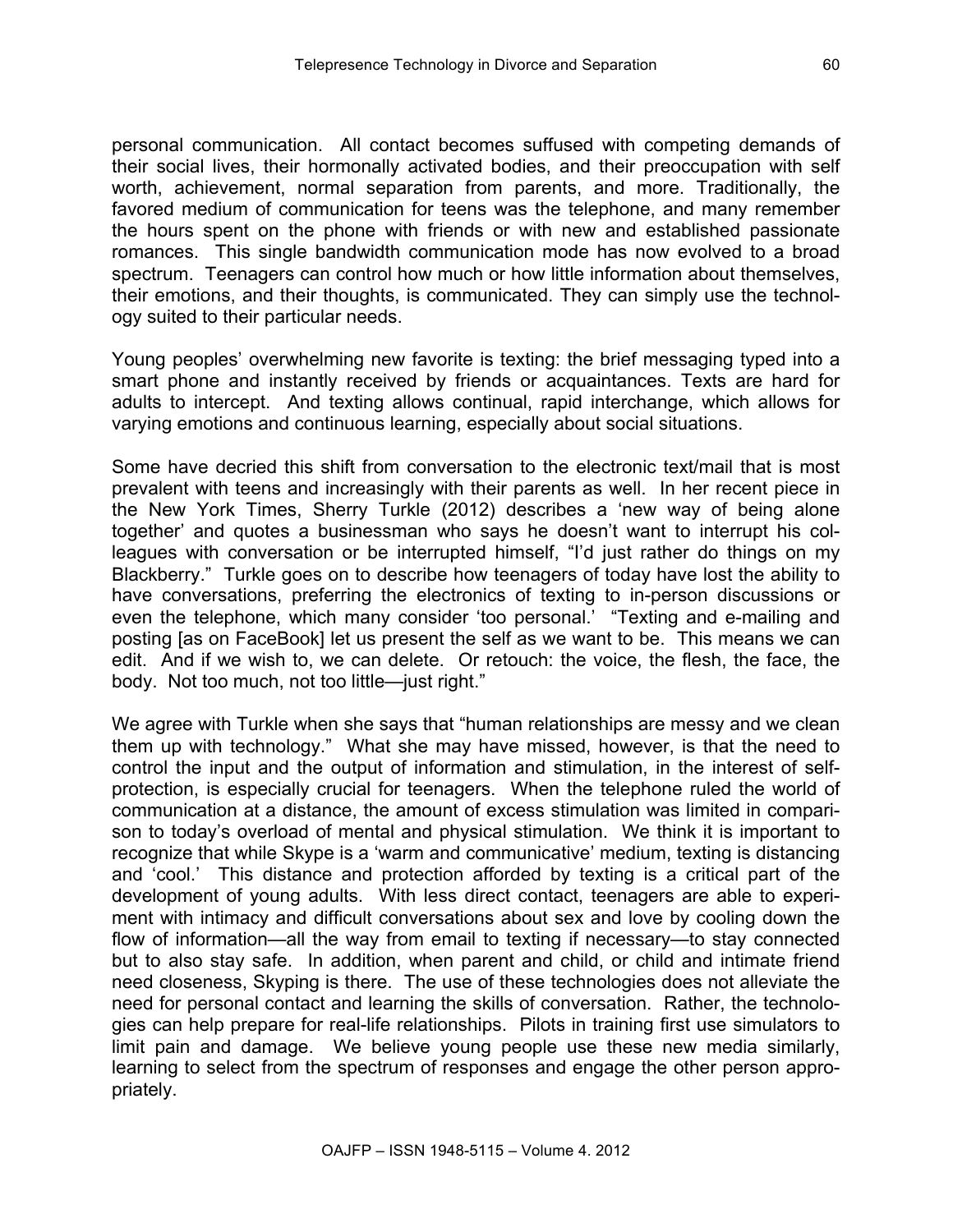61

# **Suggestions for Future Research**

Our study is, clearly, only a beginning, and should be expanded to larger, more diverse populations. Our population was primarily Caucasian, middle class individuals from the Northeast United States. New investigations should include a wider variety of ethnic and racial participants so that we can achieve greater generalizability of the findings.

It would also be useful to study the relationship between the effects of Skype on children in divorce situations, compared to children who experience other forms of parental separations, e.g., travel by a parent, deployment in a military family, hospitalization of a parent, and more.

With respect to the present sample, and others like it, we need to know the relationship between ages of children from divorce families and their Skyping behaviors and experiences. It would also be useful to examine the role of conflict resolution versus perpetuation of conflict in the Skyping families, i.e., does the new technology encourage conversation between parents in the interest of resolving difficulties, or does it reinforce preset attitudes of resentment and disappointment?

# **The Future of Telepresence Technology**

The prospects for telepresence technology are very bright. Skype alone has reached the mass adoption stage. Its use grew by 50% percent in the last year. It is as though everyone in New York City started using Skype in January 2012. Skype now has an active user base of nearly 245 million people. Other platforms, such as Apple's FaceTime and Google's Video Chat, are also showing significant gains.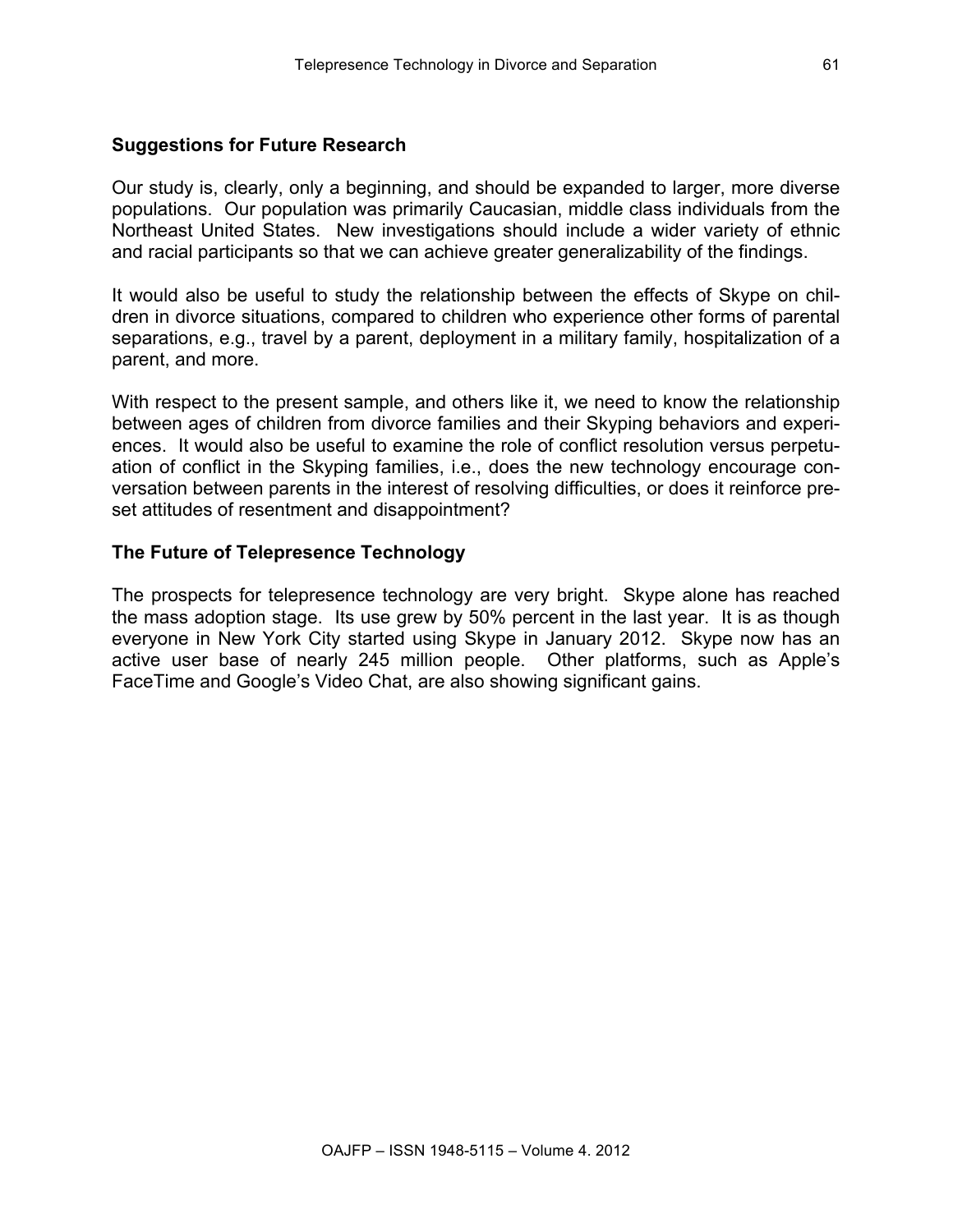

High-water marks: Signed In Skype Accounts over time

@evanwolf. Phil Wolff. Skype Journal. 23 April 2012

1

Research and commercial applications are also evolving at high speed. The visual and auditory qualities of the devices are growing, and we are now starting to hear of innovations (at the laboratory stage) like 'virtual touch.' If implemented, these advances will mean yet another, perhaps major, increase in the sense of presence. In the culture at large, there is no question that this form of communication is rapidly becoming accepted and ubiquitous as a result of its easy availability, technological advance, and low cost. Any number of situations already profit from having the capacity to be in touch with others at a distance in such a lifelike and easy-to-use format.

In the legal world, depositions and examinations of witnesses unable to come to Court occur on a regular basis. Judge Carey, who endorsed this research, told us that often, for the business meeting of the Judges from around the Commonwealth, Skype is the most efficient form of communication. With busy schedules and increasing workloads, professionals from all sectors are turning to this form of interaction more and more. Telemedicine and psychotherapy by Skype have joined the world of commerce for the information richness and cost effectiveness of telepresence technology.

Our focus on the use of this technology in cases of divorce, child custody, and the necessary separations that invariably accompany these experiences was driven by the concern expressed about the fear that 'virtual visitation' would be used by the Courts as a substitute for real-time contact between parent and child. In all the cases we reviewed, we found no evidence of this substitution. The Courts in many states appear sensitive to the issue of replacement of parents by technology. Nevertheless, we agree with Welsh (2008) on the need for the legal and mental-health communities to keep a

<sup>&</sup>lt;sup>1</sup> From SkypeJournal.com. Reprinted with permission from author.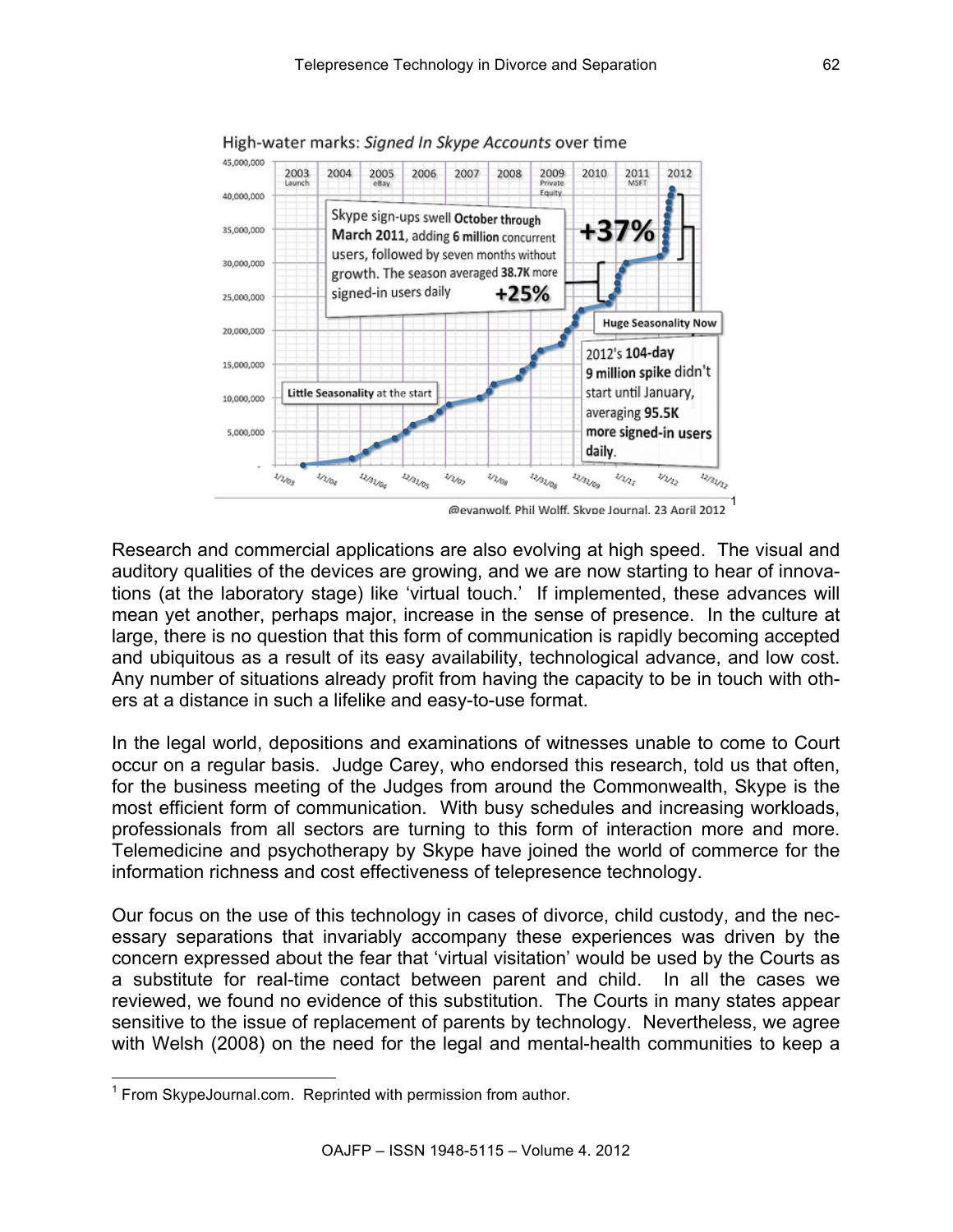watchful eye on this issue, as telepresence technology becomes ever more a part of the developing child's interaction with a separated parent.

There is, to be sure, is nothing like the real thing. That being said, given the fast rise of virtual communication, the concept of the totally 'absent parent' may be fading more rapidly than anyone might have thought possible even five years ago. We found that parents often embrace the telepresence form of communication with their children when they are separated because of the enhanced quality of interaction and for the opportunity to be more embedded in the context of their children's lives. Giving up (at least) half of the time a parent would have been spending with his or her child as a result of divorce is painful enough. The pain appears to be mitigated, though, by the use of modern technology that keeps parents close to their children and enables children to feel the presence of their parents in a more active and alive fashion.

In the short- to medium-term future, evolving technology will mandate an even further closing of the gap between near and far, present and non-present. We briefly describe this technology not for its 'gee-whiz' value but because it is specifically relevant to the issue of parent child separation and both the problems and the solutions it will generate.

Telepresence technology is developing at a startling rate, similar, if not greater than that of the personal computer in the 1990's. A feature that seems ten years away becomes reality in two or three. Already we have 'Skype on wheels,' a notebook-size screen, or an off-the-shelf tablet, on a self-propelled frame, moveable and dockable via the Internet, looking like a human stick figure with a square head. This configuration allows exploration and a sense of context far beyond the usual fixed, single-face Skyping format. Use is moving from businesses toward the private sector: prices have dropped drastically, to \$2500 recently, and with another such fall will likely find increased personal adoption.

More telepresence innovations are coming. Better transmission technology promises life-like and life-size pictures in the next several years, at little or no increased cost. Refinements in 3-D technology, e.g., viewing without glasses, suggest likely implementation of 3-D in the same time frame. *Holographic* presence may well be common in five to ten years. For example, Queen's University in Canada is developing the Telehuman Holographic Presence Pod (Telehuman, 2012). Other technology still in the labs will allow various forms of virtual touch and smell. Further down the road, perhaps fifteen years, telepresence likely will be incarnated in a physical representation of the distanced family member, possibly controlled by thought rather than keyboard or joystick (New Scientist, July 5, 2012). Cynthia Breazeal's work on emotional robotics at MIT promises android-human relationships with empathic capacity (Breazeal, 2012). The use of such technology with divorced families seems plausible.

As a group, these advances will be transformative. Five years from now there will be increased confusion as to the fundamental meaning of psychological presence or absence. There will be no excuse for a distanced parent *not* to be involved with his or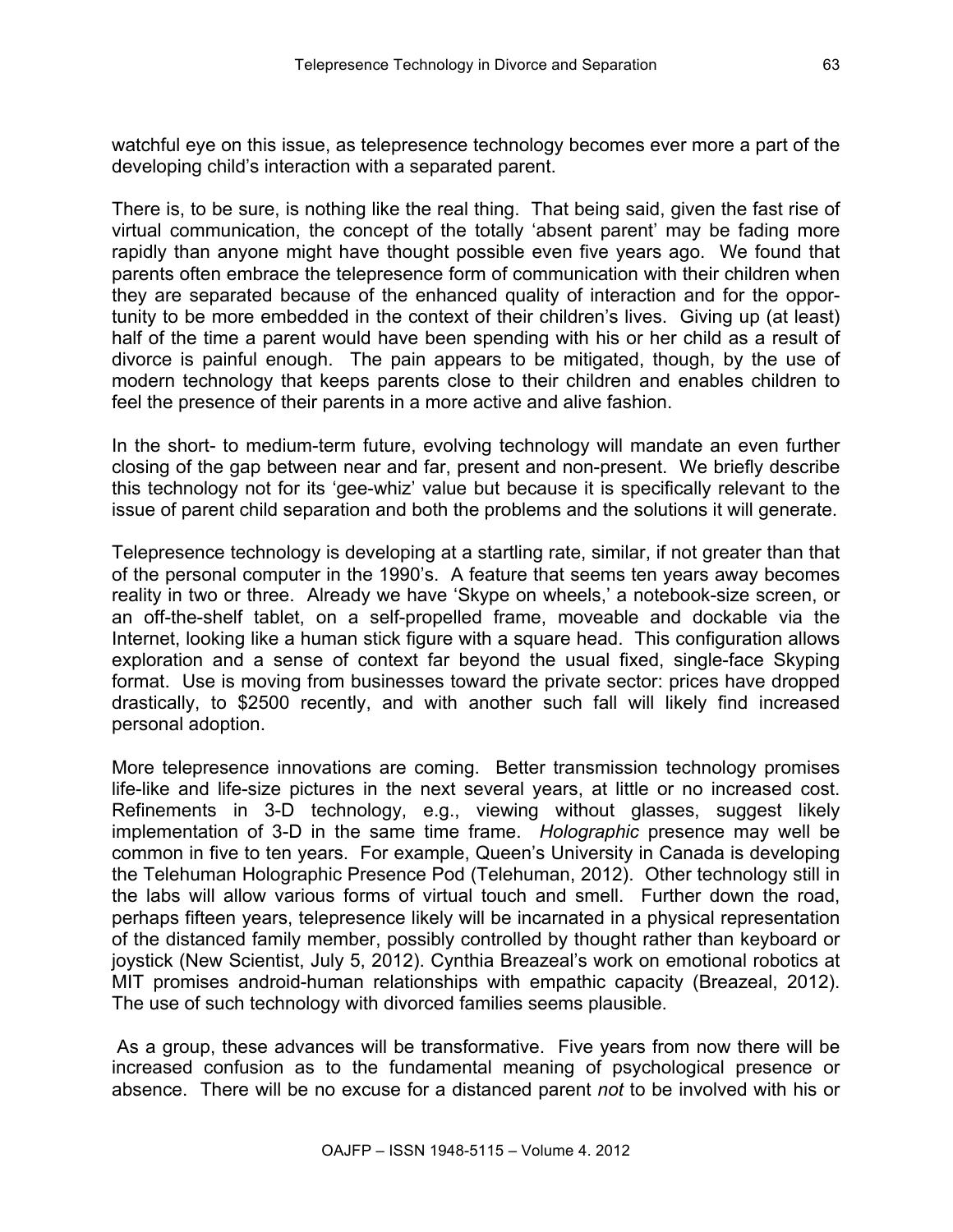her child, on a daily or even intra-day basis. The child, the parent, and perhaps the Court will simply expect it. A parent will not engage in removal so easily with the intent to deny the ex-spouse parental involvement. Removal issues before the Court are likely to take on new meaning and afford new possibilities.

Telepresence will never substitute for real-world presence, but with it, both parents can substantially remain in any child's life on an ongoing basis. New decisions from the Courts will have to reflect an appreciation and understanding of these new possibilities. It is our hope that this research will begin to address the process of laying the foundation for a revised view of attachment theory, and of the real-life attachments and separations in the world of the developing child.

*Imagine, some time in the not-too-distant future, child and distanced parent with these technologies 'virtually' in the same room, not meeting formally but simply spending time, as they might if in the same physical space. Imagine a distanced father virtually present on the sidelines of his son or daughter's soccer game, or the two of them just 'hanging out.' We wonder, and can begin to imagine, how a child will experience a virtual good night kiss.*

### **Some Takeaways**

- We found overwhelmingly positive feedback about telepresence technology. Our conclusion is that the use of this technology is inevitable and likely unstoppable. Luddite views exist but, in comparison with the passionately negative  $19<sup>th</sup>$ century criticisms of Mr. Bell's telephone, are relatively minor. The question is not whether telepresence technology works and pleases people. It does. The larger questions engendered by this easy acceptance of the technology are: Is it too pleasing? Can it be easily addictive? What is the responsible use of its power?
- We believe that removal petitions involving telepresence technology should be evaluated on a case-by-case basis, keeping in mind the particular situations and personalities involved. Scrutiny should be on the child's unique needs, and the possibility of bad faith by either the custodial or the distanced parent. Evaluation of these factors might fall initially to the Guardian *ad Litem.*
- The courts should stay educated on the rapidly evolving telepresence technologies. This oversight will allow judges to see what is practical in the short term for divorcing families, whether local or distanced. It will also prevent weighty decisions from being placed on shifting technological sands. History is a guide: decisions made a decade ago based on the cost, viability, and efficiency of telepresence technology seem irrelevant today. We expect even faster development of this very family-relevant technology over the coming years.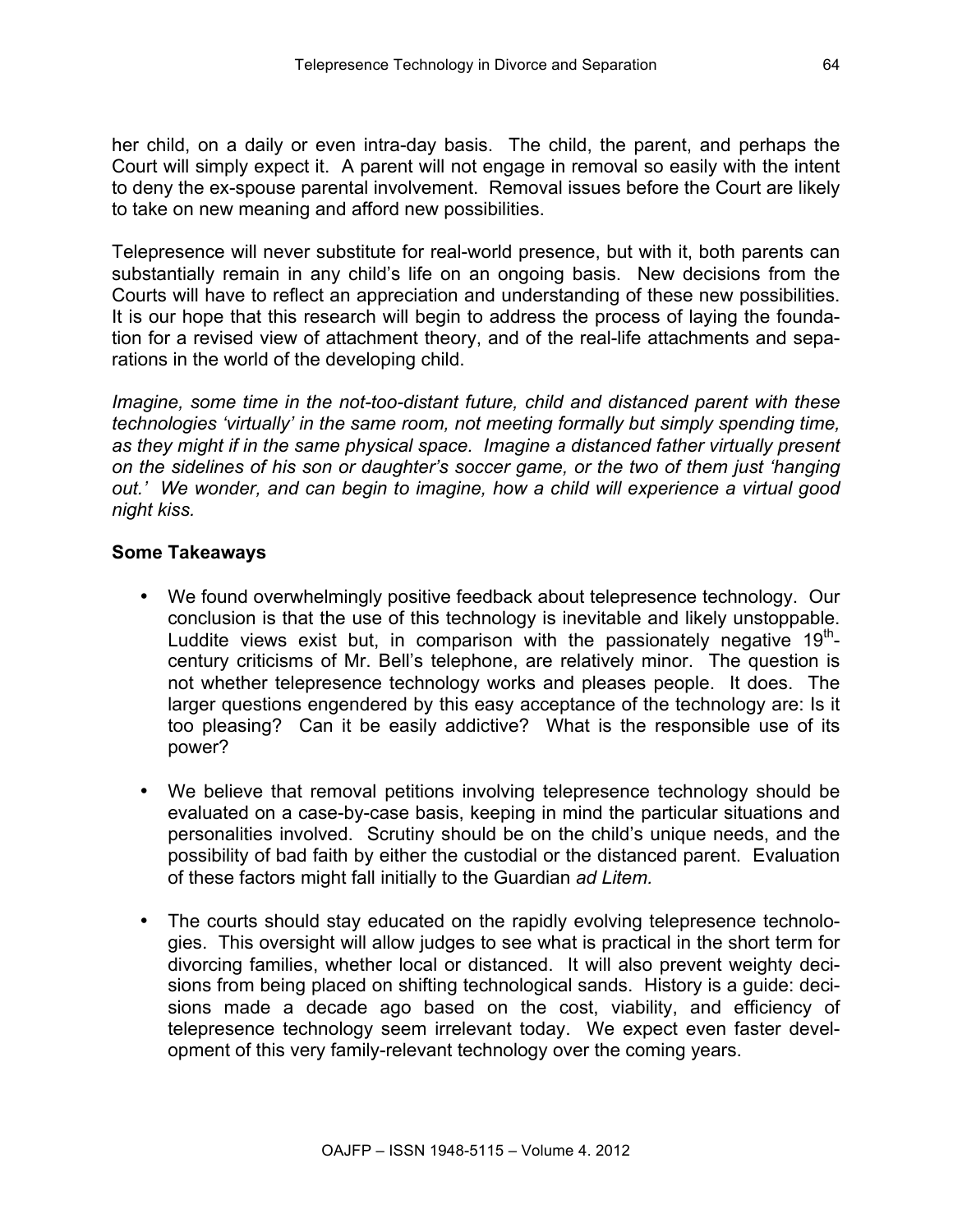# **Appendix A: Survey Questions and Summary of Responses**

1. Are you male or female? What is your age? How many children do you have and what are their genders and ages?

Parents: 18 male, 12 female Children: 20 male, 20 female; age range from 1 to 19 years

2. Are you familiar with Skype, or other video communications technologies? (We will use Skype to refer to all video technologies in the questions that follow.) If so, (a) how long have you been Skyping? (b) How often do you Skype? (c) About how long, on average, are the calls?

Familiarity: 90% Average time been Skyping: 18 months Average frequency: 1 time per week Average call length: 13 minutes

3. Roughly how many miles are there between you and your child or children, and how long is it between physical visits?

Average distance: 22 miles Average time between visits: 1.5 weeks

4. (a) Do you also Skype with your estranged spouse? (b) How does she/he feel about you and your child(ren) Skyping?

Skyping with estranged spouse 100% no

5. Have you found that the Skype calls are better at (a) a particular time of day or (b) day of the week?

Best time of day: variable responses from convenient time of day to meal time or bed time

6. Do you find that the age and/or gender of your child influences the quality of the Skype calls? How?

Influence of age and gender of child: 100% none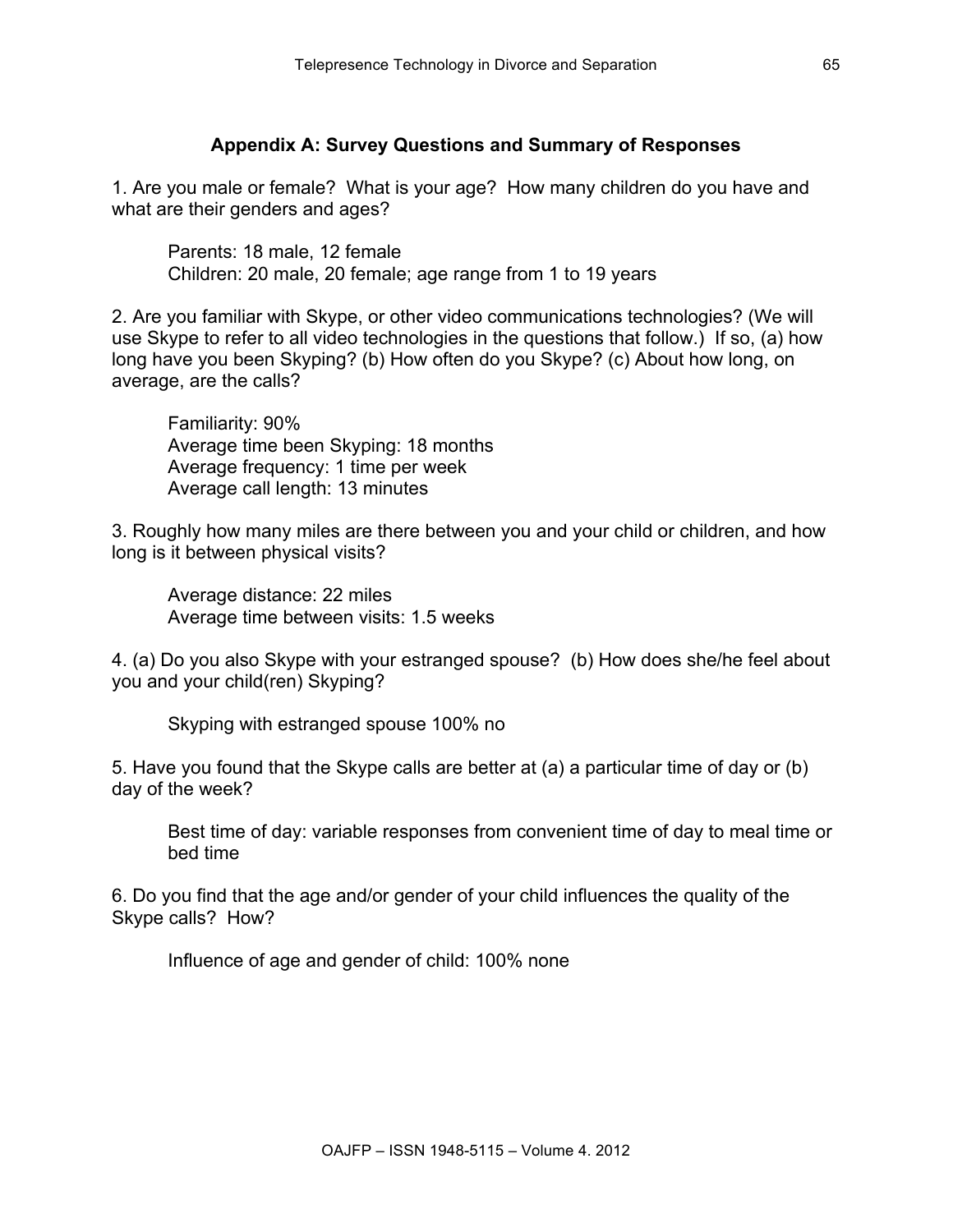7. (a) Compared with a phone call, do you find the Skype call more or less engaging? (b) Does it make you feel closer, further apart, or both? How so? (c) Do you sense the same is true for your child or children? (d) Has your child ever commented on this?

More engaging: 100% Feel closer: 90% And then feel the separation more keenly: 65% Children feel the same: 75% yes, 25% never said

8. Does Skyping allow you to experience more fully what your child's or children's world is like? If so, how?

More fully experience child's world: 100% yes

9. What advice would you give other parents who are considering using Skype as a means of maintaining contact with their child or children?

Advice to other parents: 100% use it immediately

10. We would like to explore some of these questions more fully with you. Would you be willing to spend 10-15 minutes on the phone, or Skype, with one of the members of our team? If yes, we appreciate the help, and we'll be in touch.

Further contact: 100% yes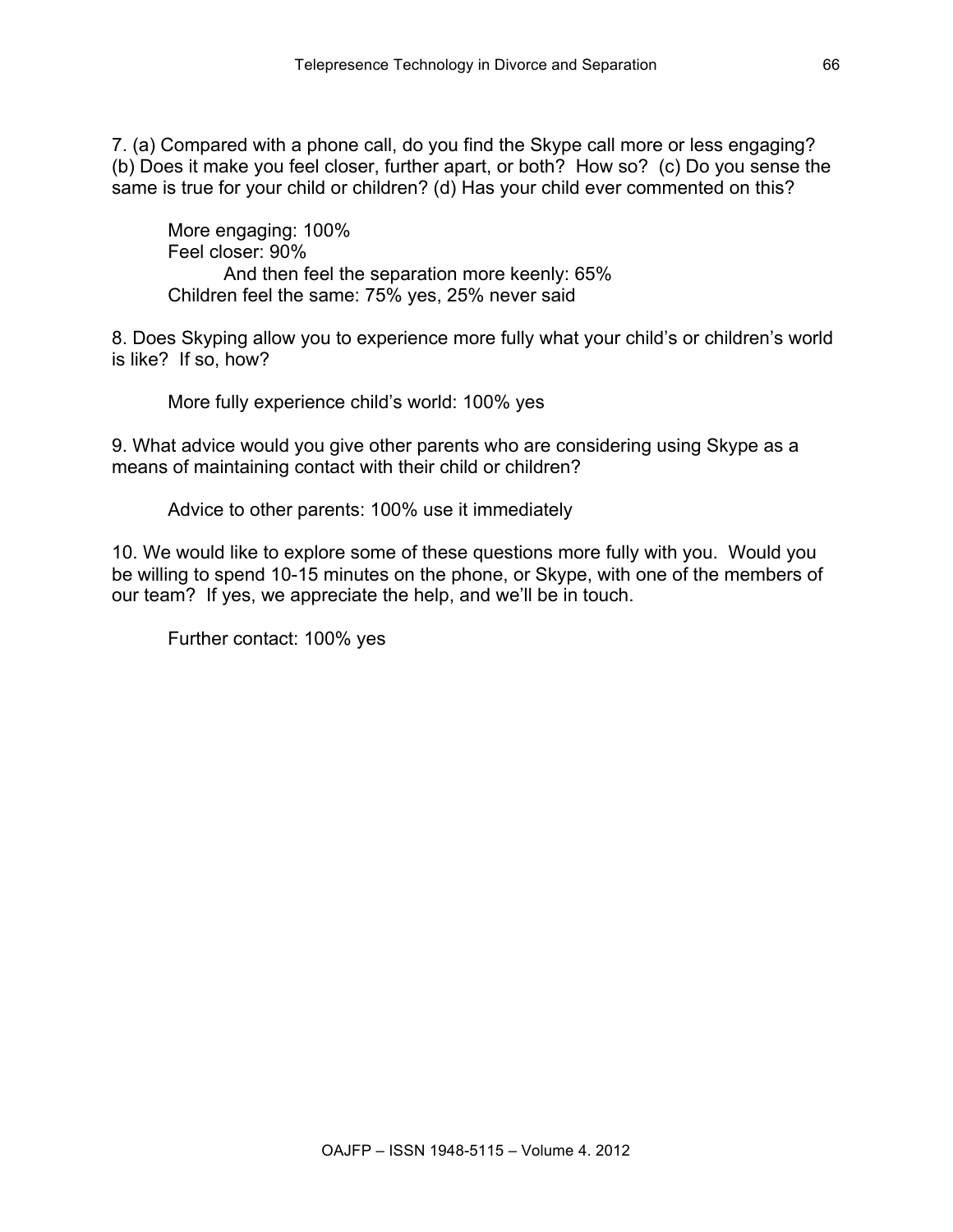### References

- Ainsworth, M. S. (1979). Infant-mother attachment. *American Psychologist, 34*, 932- 937.
- Bower, T. G. R. (1966). The visual world of infants. *Scientific American, 215*, 8-92.
- Bowlby, J. (1988). *A secure base: Parent-child attachment and healthy human development.* London: Routledge.
- Breazeal, C. (2012). Cynthia Breazeal Website. Retrieved from http://web.media.mit.edu/~cynthiab/
- Garber, B. D. (2011, September 26). Security by association? Mapping attachment theory onto family law practice. *Association of Family and Conciliation Courts.* Retrieved from http://www.healthyparent.com/Security2012 FCR.pdf
- Gottfried, S. L. (2003). Note: Virtual visitation: The new wave of communication between children and non-custodial parents in relocation cases. *Cardozo Women's Law Journal, 9,* 567-570.
- Jowkar-Baniani, G., & Schmuckler, M. (2011). Picture perception in infants: Generalization from two-dimensional to three-dimensional displays. *Infancy, 16*, 211-226.
- LeVasseur, A. (2004). Note: Virtual visitation: How will courts respond to a new and emerging issue? *Quinnipiac Probate Law Journal, 17,* 362-363.
- New Scientist (2012, July 5). http://www.kurzweilai.net/robot-avatar-body-controlled-bythoughtalone?utm\_source=KurzweilAI+Weekly+Newsletter&utm\_campaign=00be00228 2-UA-946742-1&utm\_medium=email.
- Ramasastry, A. (2010, November 2). Parenting in cyberspace? Virtual visitation and the court-ordered use of technology become realities in tough economic times. FindLaw. Retrieved from http://writ.news.findlaw.com/ramasastry/20101102.html
- Sacks, G., & Thompson, D., (2002, July 12). No virtue in virtual visitation. *The Boston Globe*. http://www.glennsacks.com/no\_virtue\_in.htm
- Saini, M., & Polak, S. (2012, June 9). Virtual parent-child relationships: Emerging trends in child custody disputes. Presentation at the annual meeting of the Association of Family Conciliation Courts. Chicago, IL